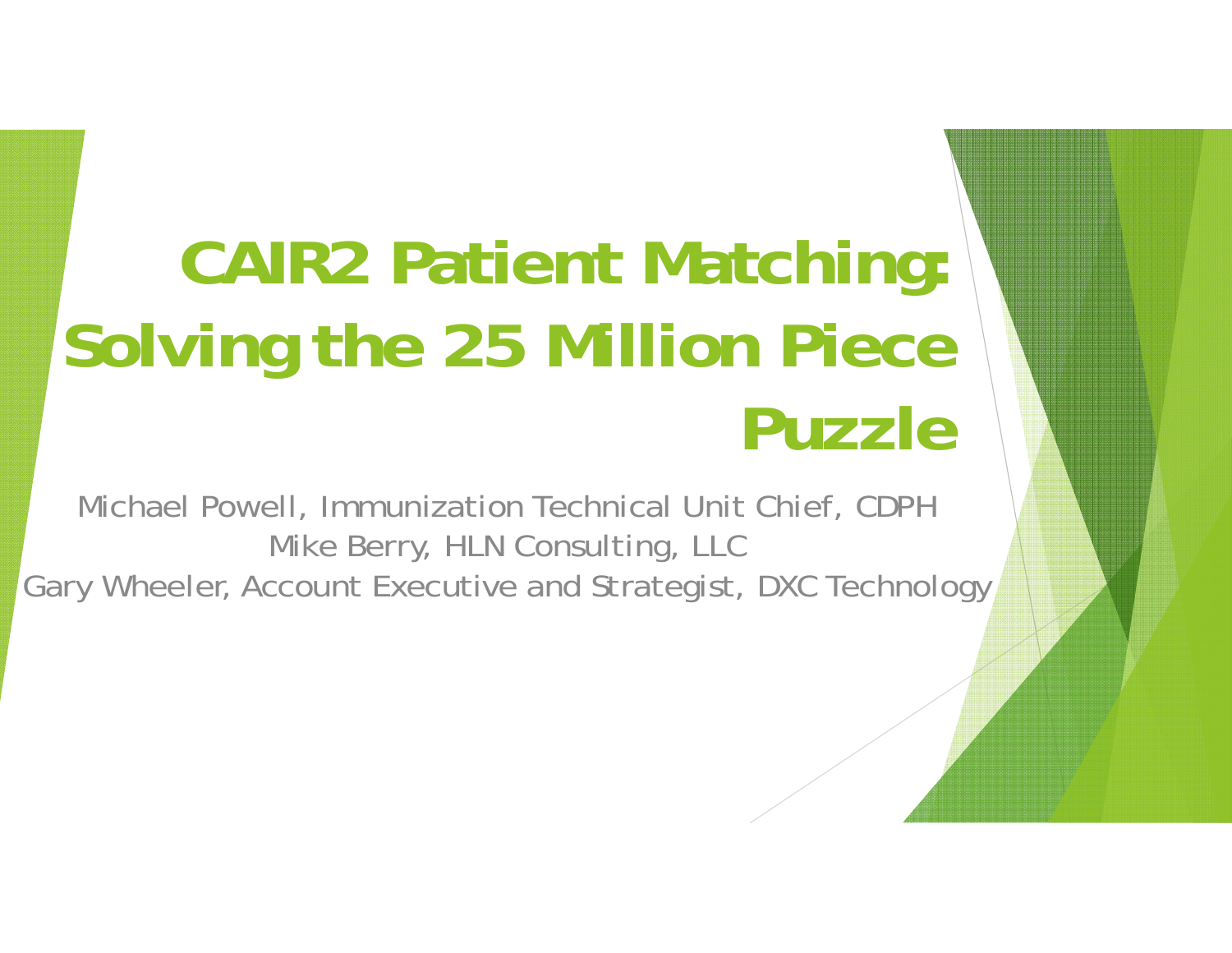### **Solving the 25 Million Piece Puzzle**

- $\blacktriangleright$ Overview
- $\blacktriangleright$ Approach
- $\blacktriangleright$ RunMatch Analysis
- $\blacktriangleright$ **Conclusions**
- $\blacktriangleright$ Next Steps





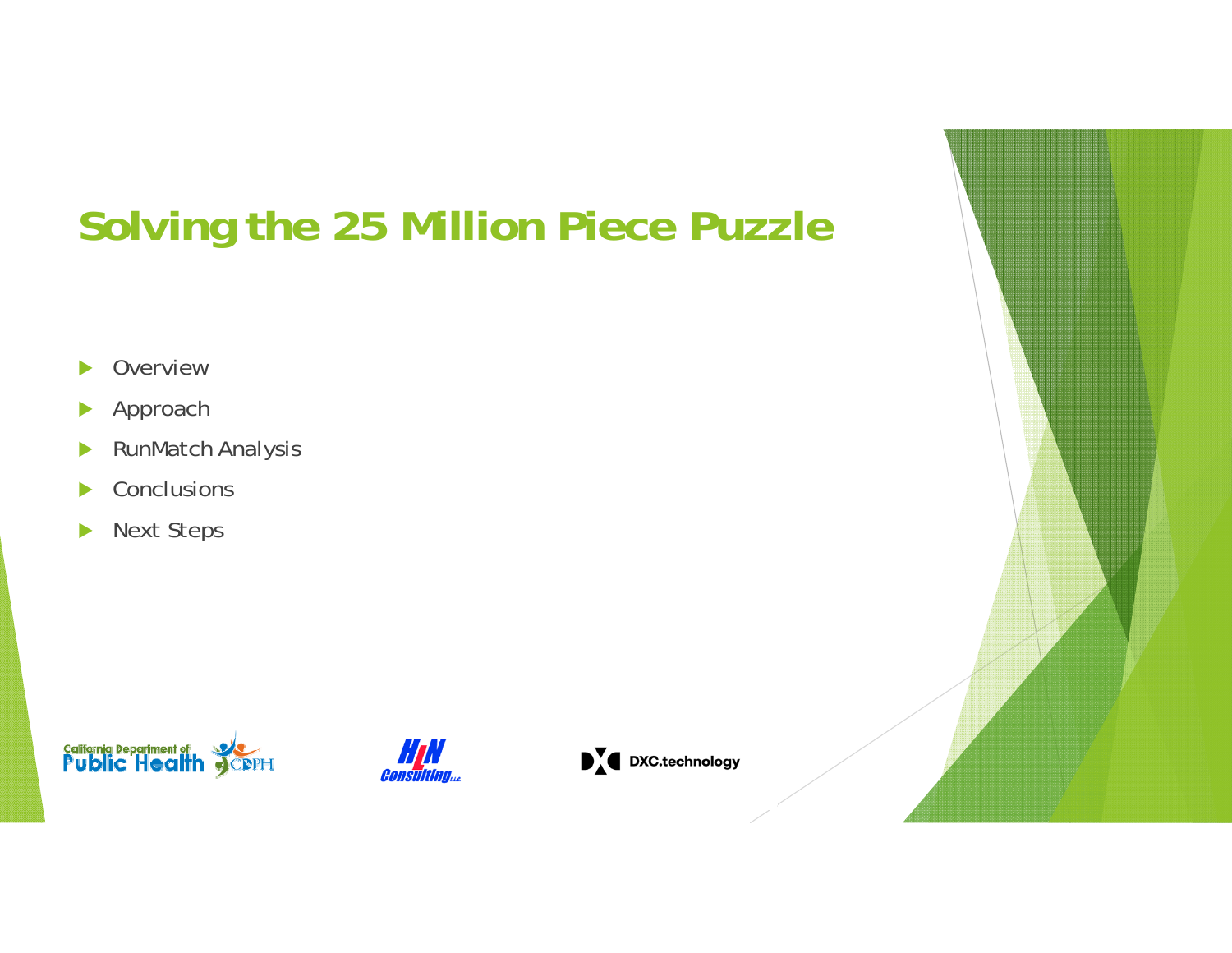# **CAIR2** *– Patients and Doses\**

| <b>Measure</b>            | $0-5$ yrs  | $6 - 18$ yrs | $19+yrs$   | <b>All Ages</b> |
|---------------------------|------------|--------------|------------|-----------------|
| <b>CA Population</b>      | 2,629,503  | 5,733,497    | 26,745,104 | 35,108,104      |
| Patients In               | 3,354,573  | 5,996,008    | 17,682,549 | 27,033,130      |
| % of Pop. In              | 128%       | 105%         | 66%        | 77%             |
| Patients $w/ >2$<br>doses | 2,077,280  | 5,373,248    | 11,700,579 | 19,151,107      |
| % $w/$ >2 doses           | 79%        | 94%          | 44%        | 55%             |
| <b>Vaccine Doses</b>      | 43,216,228 | 117,866,058  | 88,645,241 | 249,727,527     |

\* As of 7/9/2018. CAIR2 only.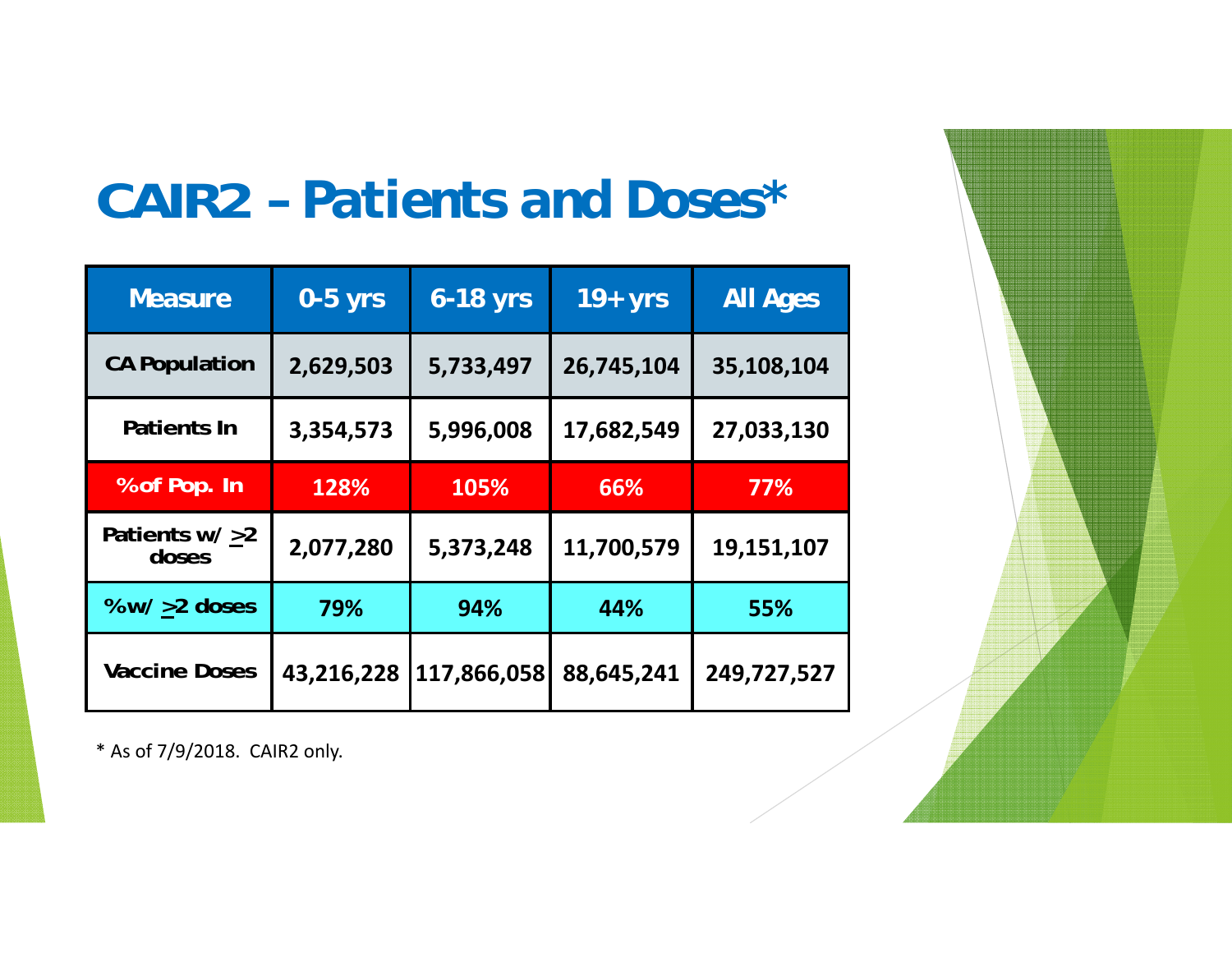# **Solving the 25 Million Piece Puzzle**

#### $\blacktriangleright$ Problem solving

- $\blacktriangleright$ Gather information and knowledge
- $\blacktriangleright$ Identify the problem
- $\blacktriangleright$ Develop Criteria
- $\blacktriangleright$ Generate Possible Solutions
- $\blacktriangleright$ Analyze Possible Solutions
- $\blacktriangleright$ Compare Possible Solutions
- $\blacktriangleright$ Make and Implement the Decision





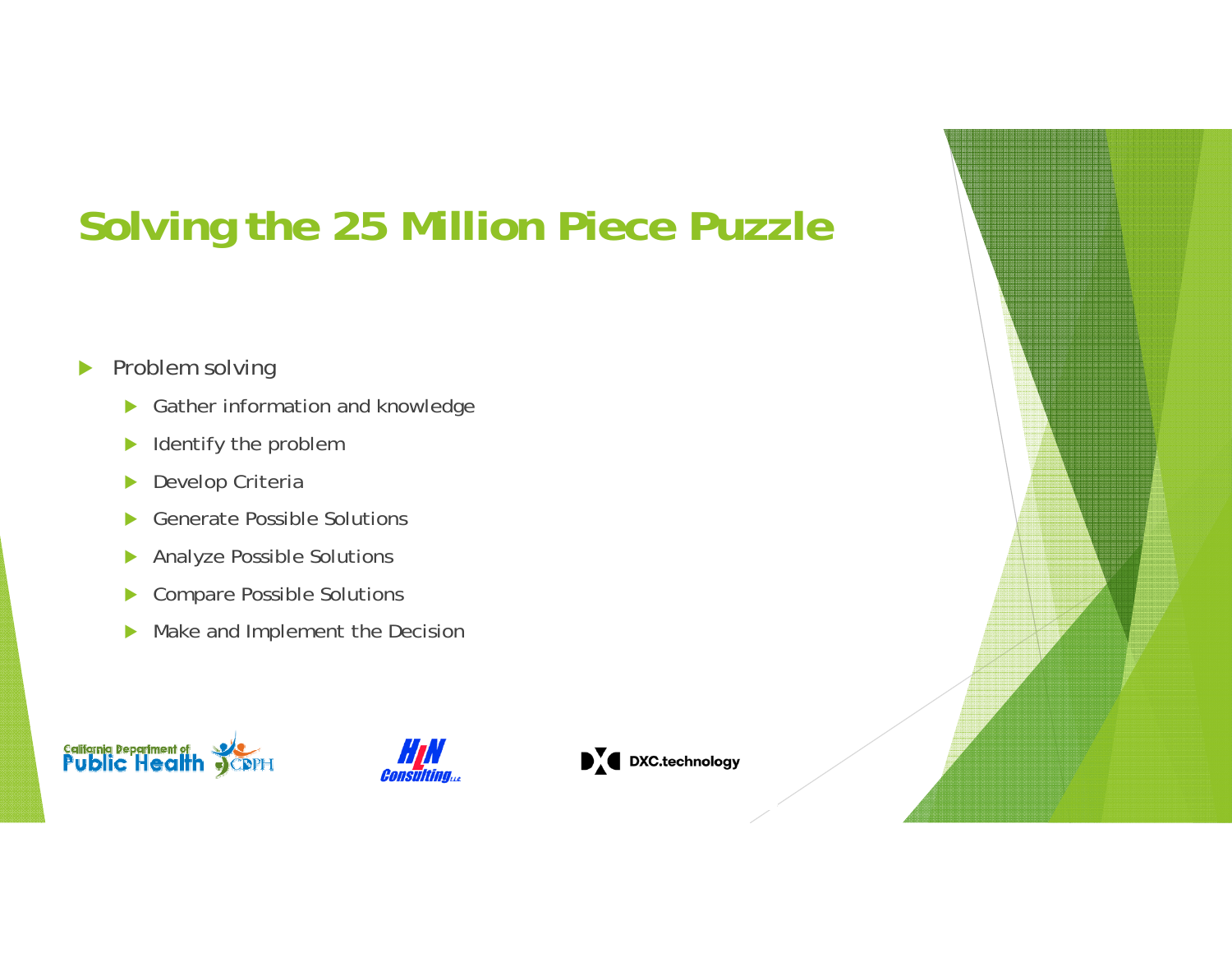# **Solving the 25 Million Piece Puzzle**

- $\blacktriangleright$  Matching Algorithm
	- ▶ Designed for UI
	- ▶ Majority of CAIR2 doses coming in through DX
- $\blacktriangleright$  Pendings
	- $\blacktriangleright$ Bug in Migration
	- $\blacktriangleright$ Unmanageable
- $\blacktriangleright$ "Ghost" dups
- $\blacktriangleright$ Collaborate





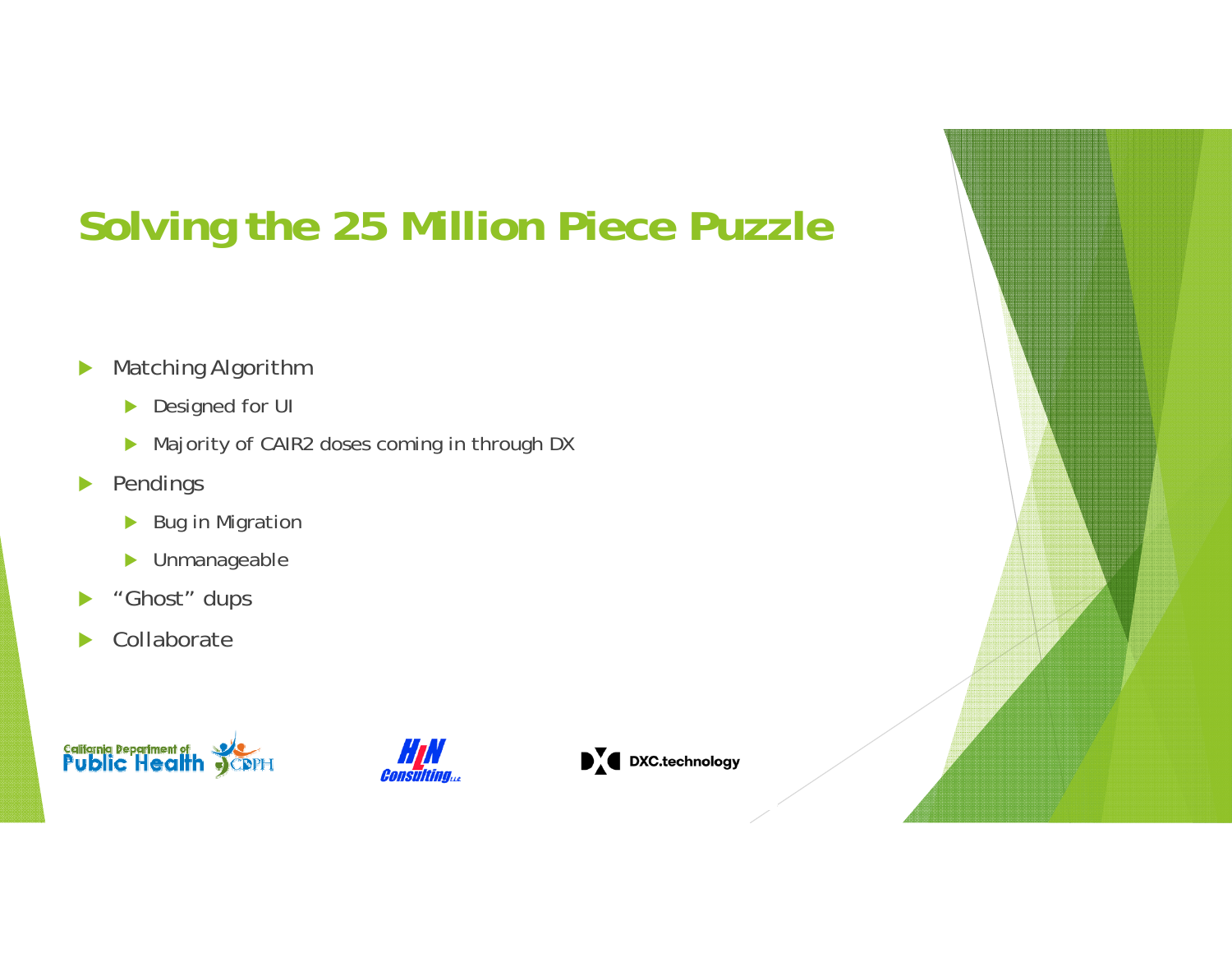# RunMatch Analysis: Introduction

#### $\blacktriangleright$ Objectives:

- **Examine** CAIR's RunMatch source code and documentation to identify possible inefficiencies, functional shortcomings, or areas for improvement
- **Experiment** with RunMatch and its capabilities to determine if configuration or functional issues could be causing person-matching issues for CAIR

#### $\blacktriangleright$ Inputs:

- $\blacktriangleright$ RunMatch Design document
- $\blacktriangleright$ RunMatch Logic and scoring flowcharts
- $\blacktriangleright$ RunMatch source code (14,000 lines of C)







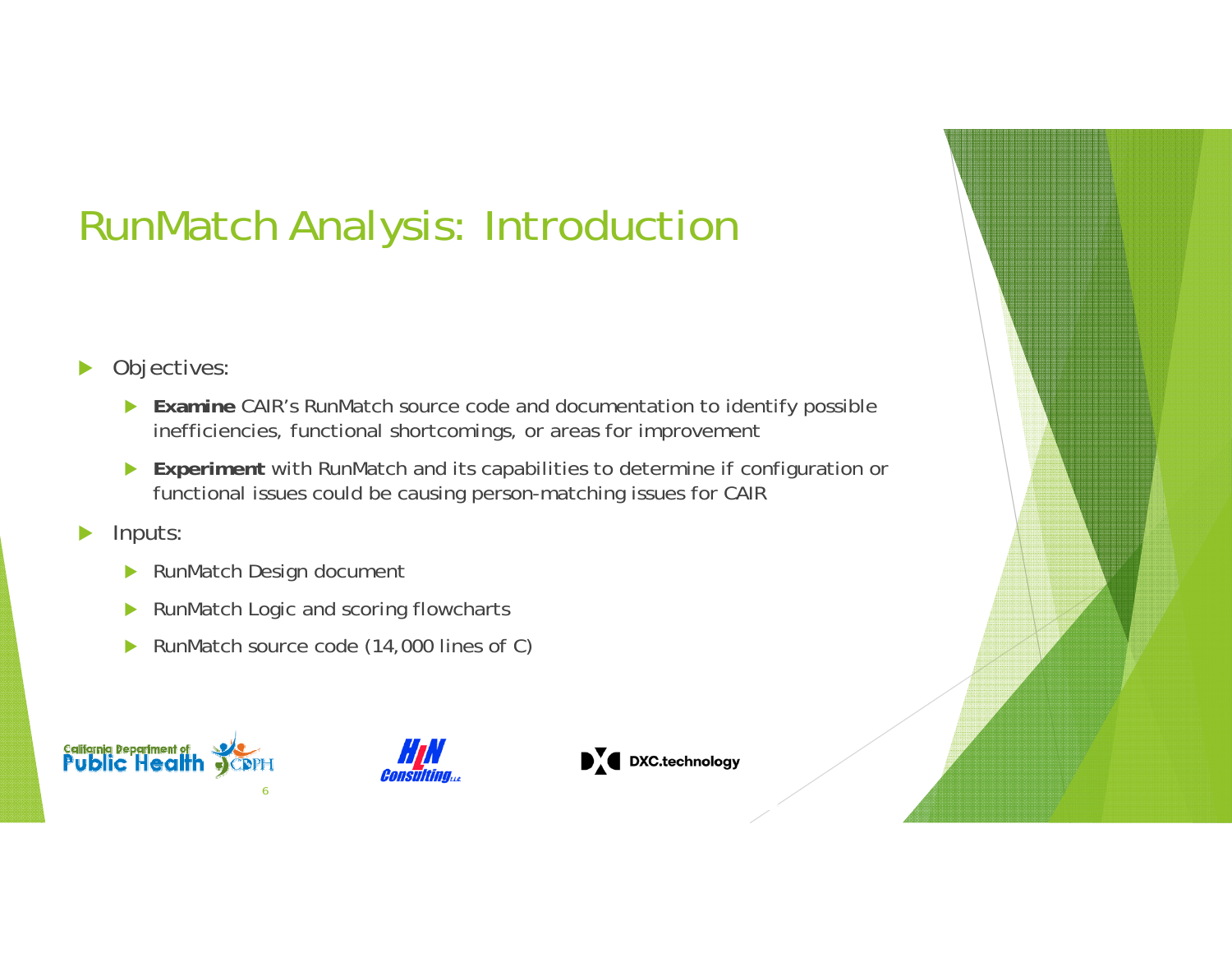#### RunMatch Analysis: High-level **Observations**

- $\blacktriangleright$ Generally: Deterministic, Probabilistic, Machine learning approaches
- $\blacktriangleright$ Many real-world matching engines are hybrid
- $\blacktriangleright$ RunMatch has both Deterministic & Probabilistic attributes
- $\blacktriangleright$ Advantages and disadvantages to each approach
- $\blacktriangleright$ **Common challenge**: Keeping up with changing data characteristics







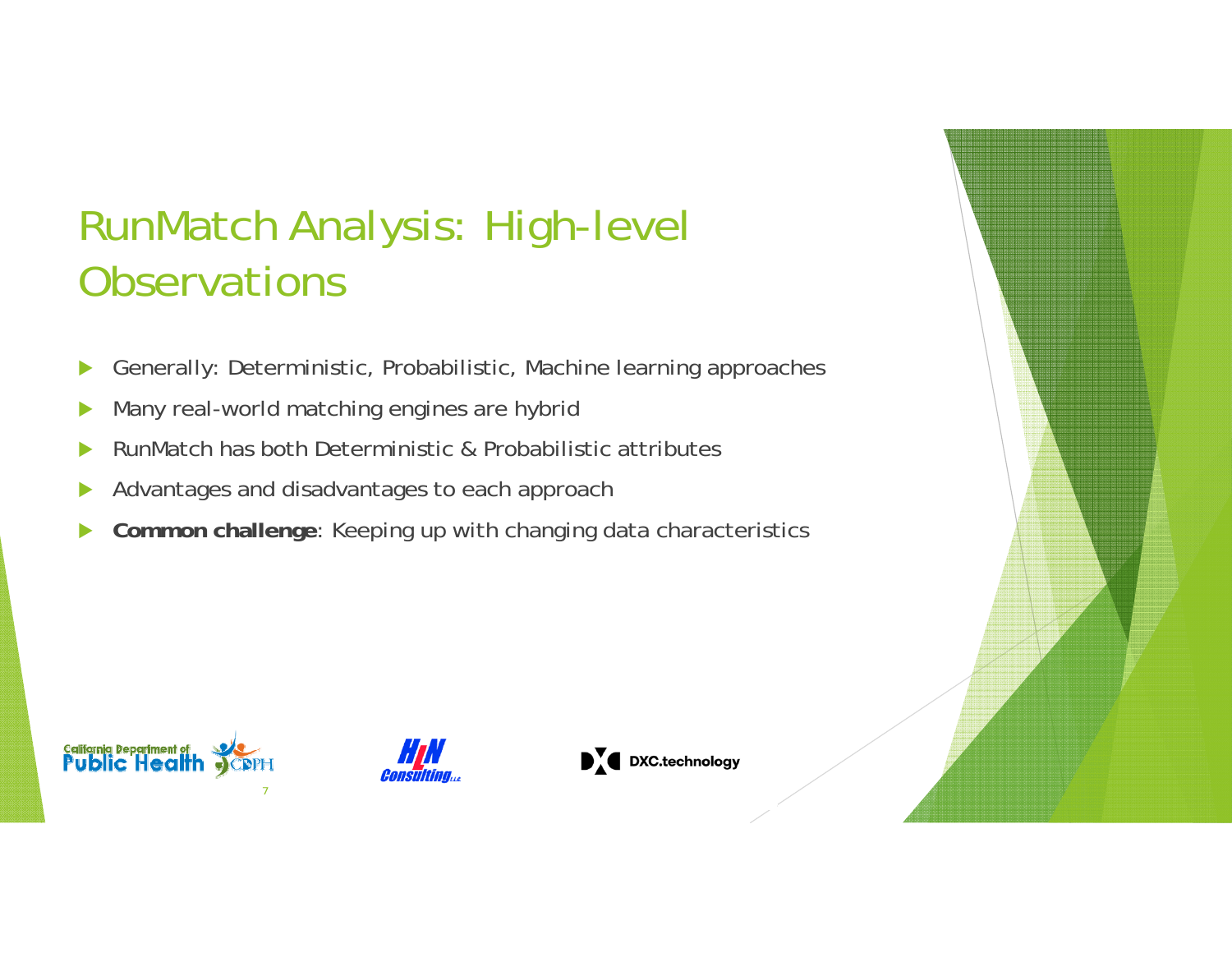### RunMatch Analysis: Testing Strategy

- $\blacktriangleright$ Compile RunMatch from source
- $\blacktriangleright$ Create Oracle database with CAIR tables for RunMatch operation
- $\blacktriangleright$ Create custom RunMatch client with CSV interface
- $\blacktriangleright$ Configure Febrl (open source probabilistic matching engine) for comparison
- $\blacktriangleright$  Run tests against RunMatch and Febrl using:
	- $\blacktriangleright$ ONC Patient Matching Challenge dataset
	- $\blacktriangleright$ Custom test cases based on observations from the results

![](_page_7_Picture_8.jpeg)

![](_page_7_Picture_9.jpeg)

![](_page_7_Picture_10.jpeg)

![](_page_7_Picture_11.jpeg)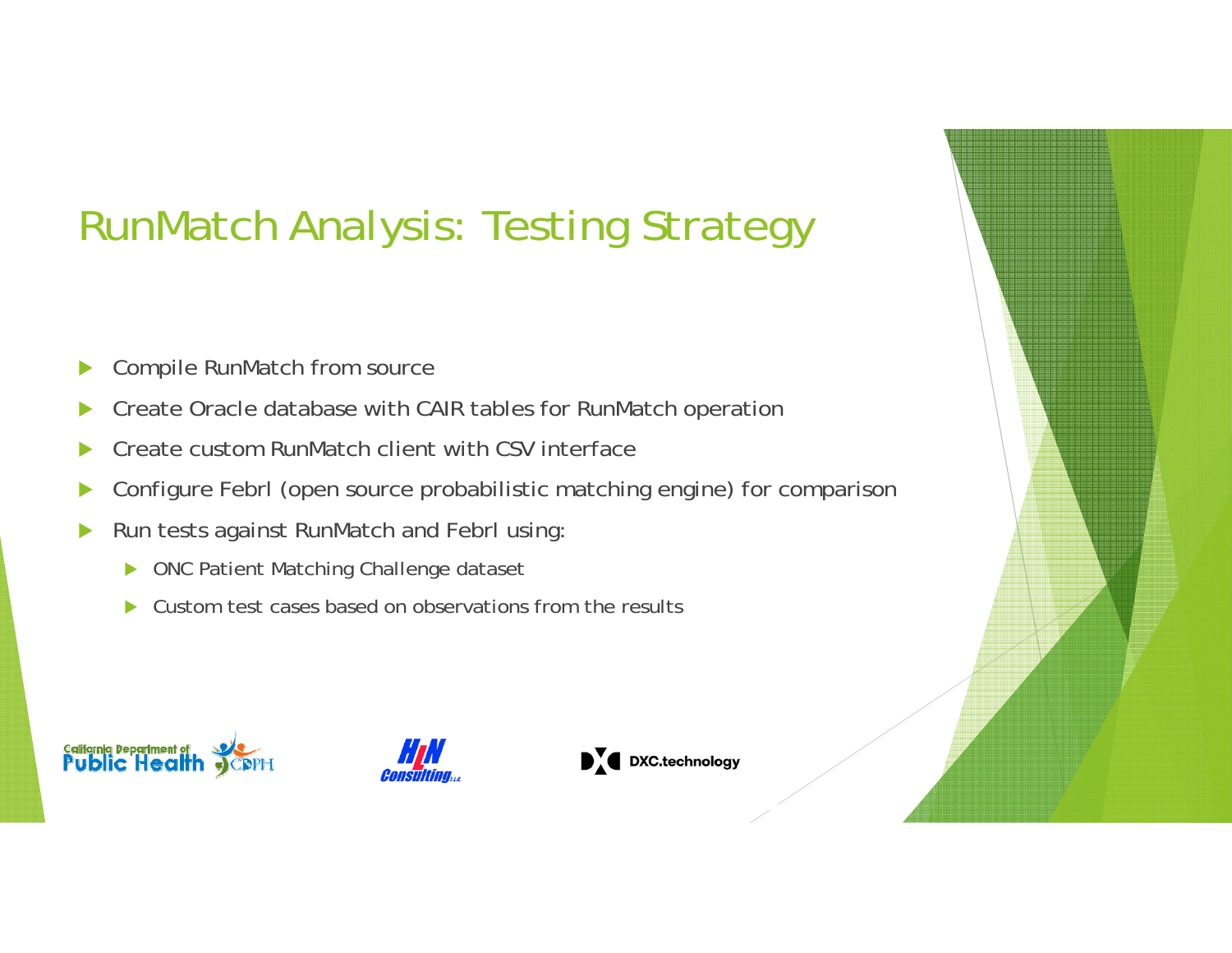# RunMatch Analysis: Findings

#### $\blacktriangleright$ **Strengths**

- ▶ Very Fast
- $\blacktriangleright$ Relatively low resource requirements (CPU, RAM, etc.)
- $\blacktriangleright$ Very good at handling common typos, transpositions, many special cases
- $\blacktriangleright$ Good overall match performance compared to Febrl
- $\blacktriangleright$ Token configuration can be customized without recompiling
- $\blacktriangleright$  Weaknesses
	- $\blacktriangleright$ Complex rule-based model with numerous exceptions / special rules
	- $\blacktriangleright$  Name string matching algorithm has some specific weak areas compared to editdistance algorithms such as Jaro-Winkler
	- $\blacktriangleright$ Lacks built-in deduplication functionality

![](_page_8_Picture_11.jpeg)

![](_page_8_Picture_12.jpeg)

![](_page_8_Picture_13.jpeg)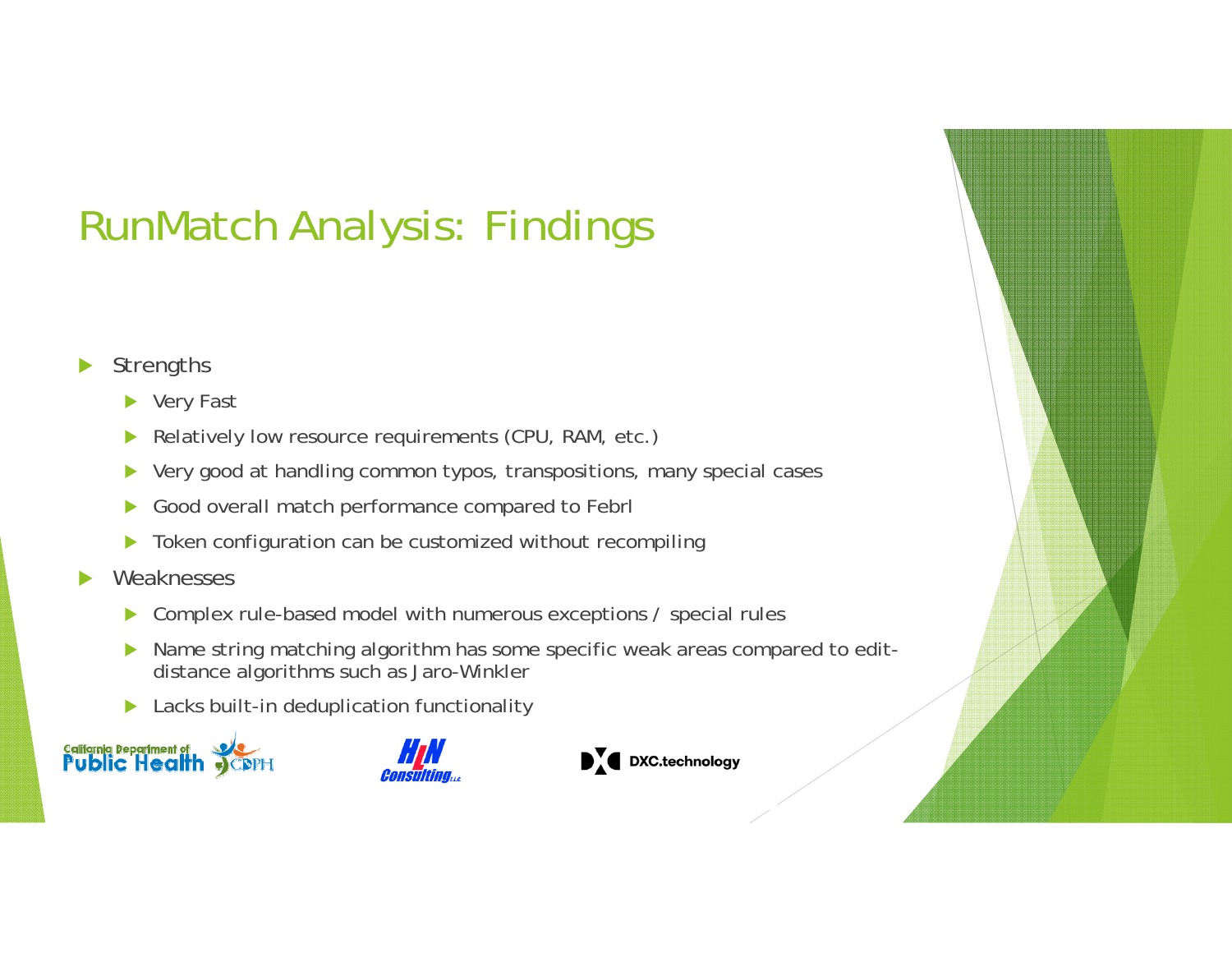#### RunMatch Analysis: Potential Improvements

- $\blacktriangleright$  In the CAIR installation:
	- $\blacktriangleright$ Update names and frequencies in token files
	- $\blacktriangleright$ Add local cities to token files
	- $\blacktriangleright$ Use result messages and scores from RunMatch to tweak configuration files
- $\blacktriangleright$  In the RunMatch software
	- $\blacktriangleright$ Redirect RunMatch Server output to database to facilitate post-match analysis
	- $\blacktriangleright$ Human review feature for batch imports
	- $\blacktriangleright$ Incorporate edit-distance algorithm(s) into RunMatch string-near-matching

![](_page_9_Picture_9.jpeg)

![](_page_9_Picture_10.jpeg)

![](_page_9_Picture_11.jpeg)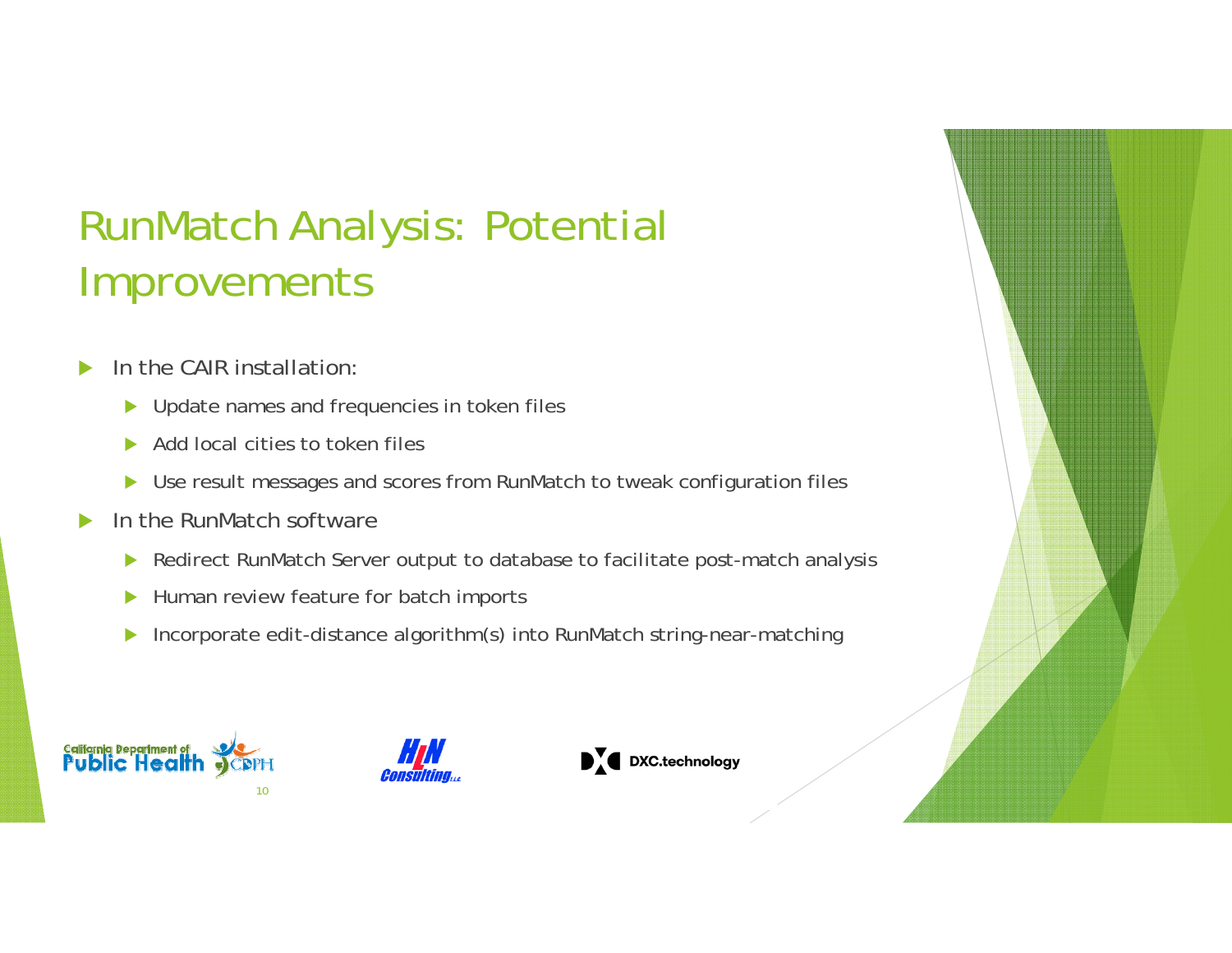### **Moving Forward – Collaboration and Planning**

- $\blacktriangleright$ Review Results, Evolution of RunMatch - Improvement vs. Replacement
- $\blacktriangleright$ Maximizing Results, Dual Path
- ▶ State-Specific Changes, Scoring Adjustments
- RunMatch Enhancement Project Launch

![](_page_10_Picture_5.jpeg)

![](_page_10_Picture_6.jpeg)

![](_page_10_Picture_7.jpeg)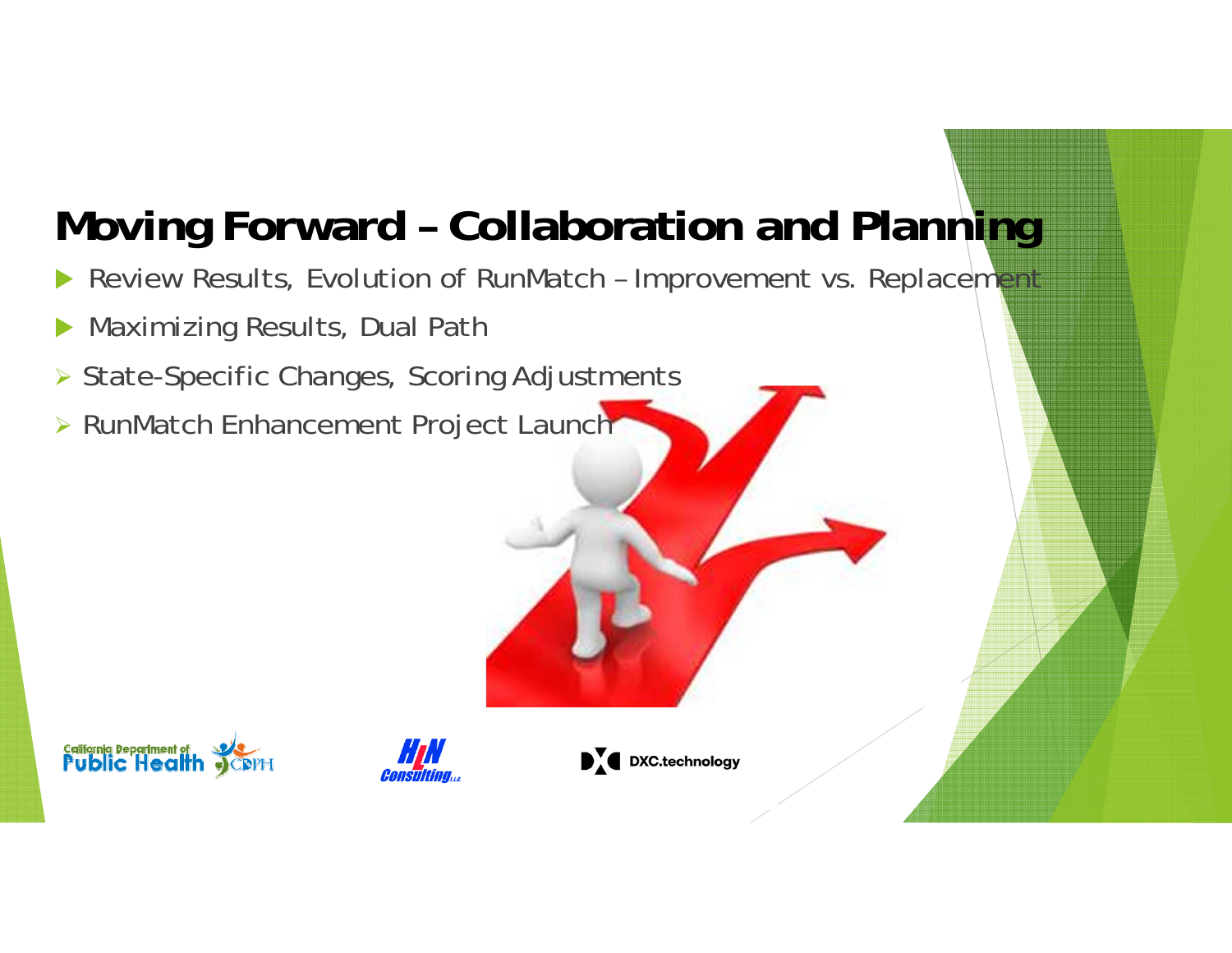# **Project Goals**

- $\blacktriangleright$ Improve access to algorithm results
- $\blacktriangleright$ Reduce manual intervention (multiple matches)
- $\blacktriangleright$ Improve algorithm maintainability while
- $\blacktriangleright$ sustaining performance
- $\blacktriangleright$ Additional matching criteria

![](_page_11_Picture_6.jpeg)

 $\blacktriangleright$ Working together through joint development

![](_page_11_Picture_8.jpeg)

![](_page_11_Picture_9.jpeg)

![](_page_11_Picture_10.jpeg)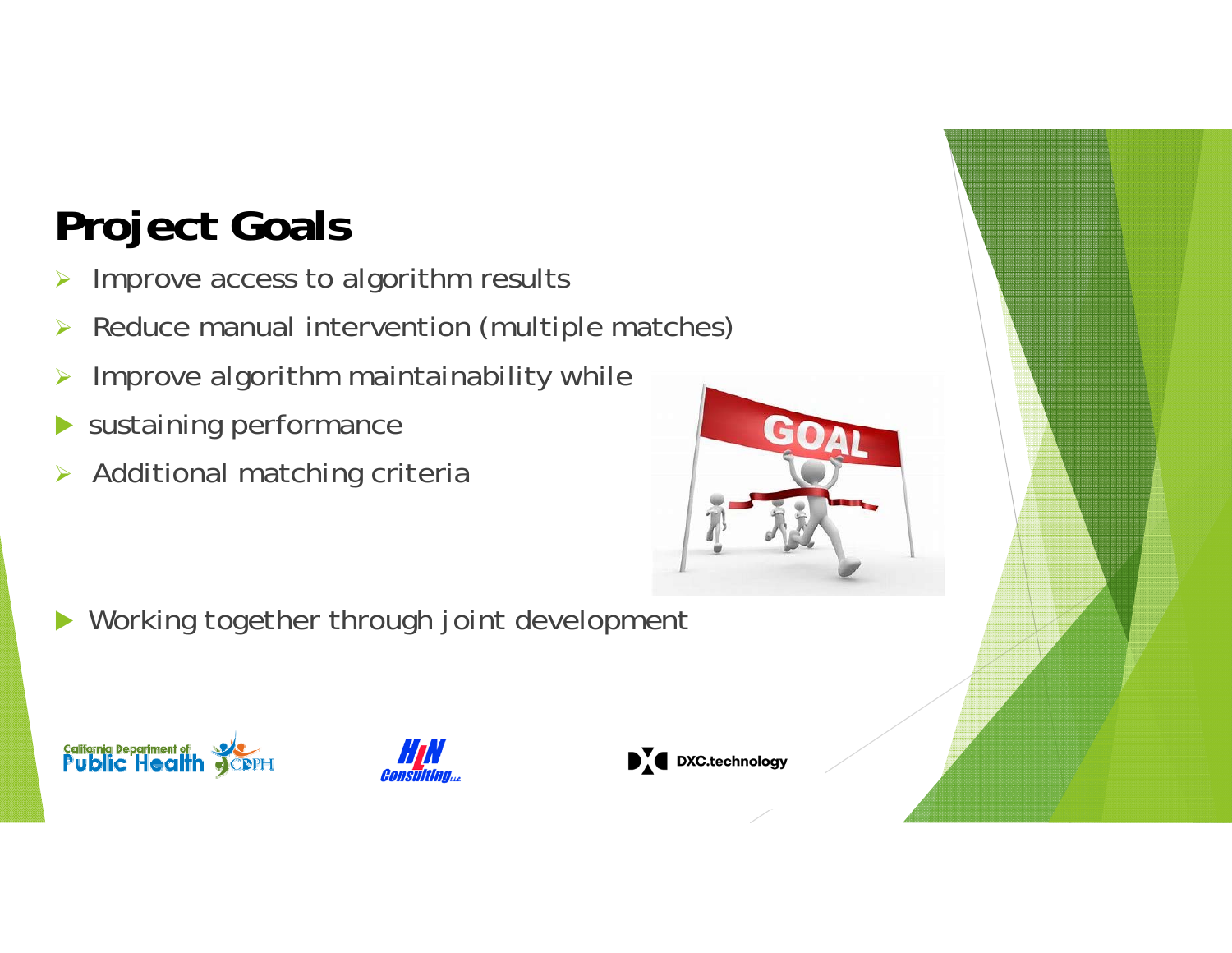# **Project Highlights**

- **BBB**  Project commencement March 2018  $\blacktriangleright$
- $\blacktriangleright$ DXC funded – client driven
- $\blacktriangleright$ Replacing C code with Java (>14K lines of code)
- $\blacktriangleright$  Improvements Include:
	- E Configurability – Scoring Adjustments
	- E Data Availability, Human Readable Logs
	- E Enhanced Ethnic Logic, Calculations based on IIS Population
	- г Chart # Logic
	- F Matching Test Suite, Test Rules and Scoring Changes

![](_page_12_Picture_10.jpeg)

![](_page_12_Picture_11.jpeg)

![](_page_12_Picture_12.jpeg)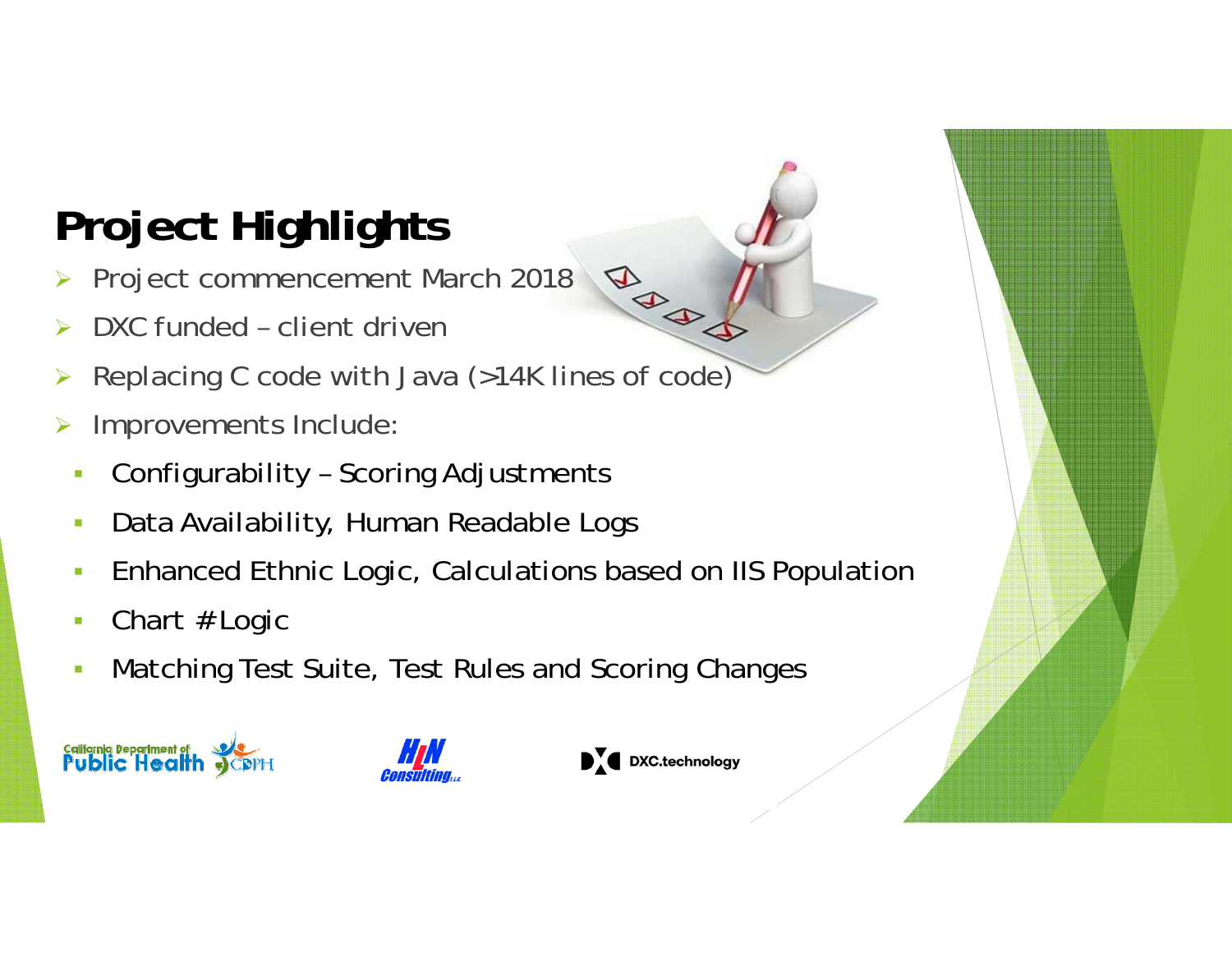## **Next Steps/Conclusions**

- $\blacktriangleright$ Pilot Testing (CA/NE – In Flight)
- $\blacktriangleright$ Continued Criteria Improvement
- $\blacktriangleright$ Near name matching
- $\blacktriangleright$ Addressing address
- $\blacktriangleright$ Exact match enhancements
- $\blacktriangleright$ Key Lessons
- $\blacktriangleright$ Matching is complex, no easy answers
- $\blacktriangleright$ Adjusting for volume of submissions and data patterns is critical
- $\blacktriangleright$ Access and understanding key to making informed decisions
- $\blacktriangleright$ Better together!!!

**California Department of Second** 

![](_page_13_Picture_12.jpeg)

![](_page_13_Picture_13.jpeg)